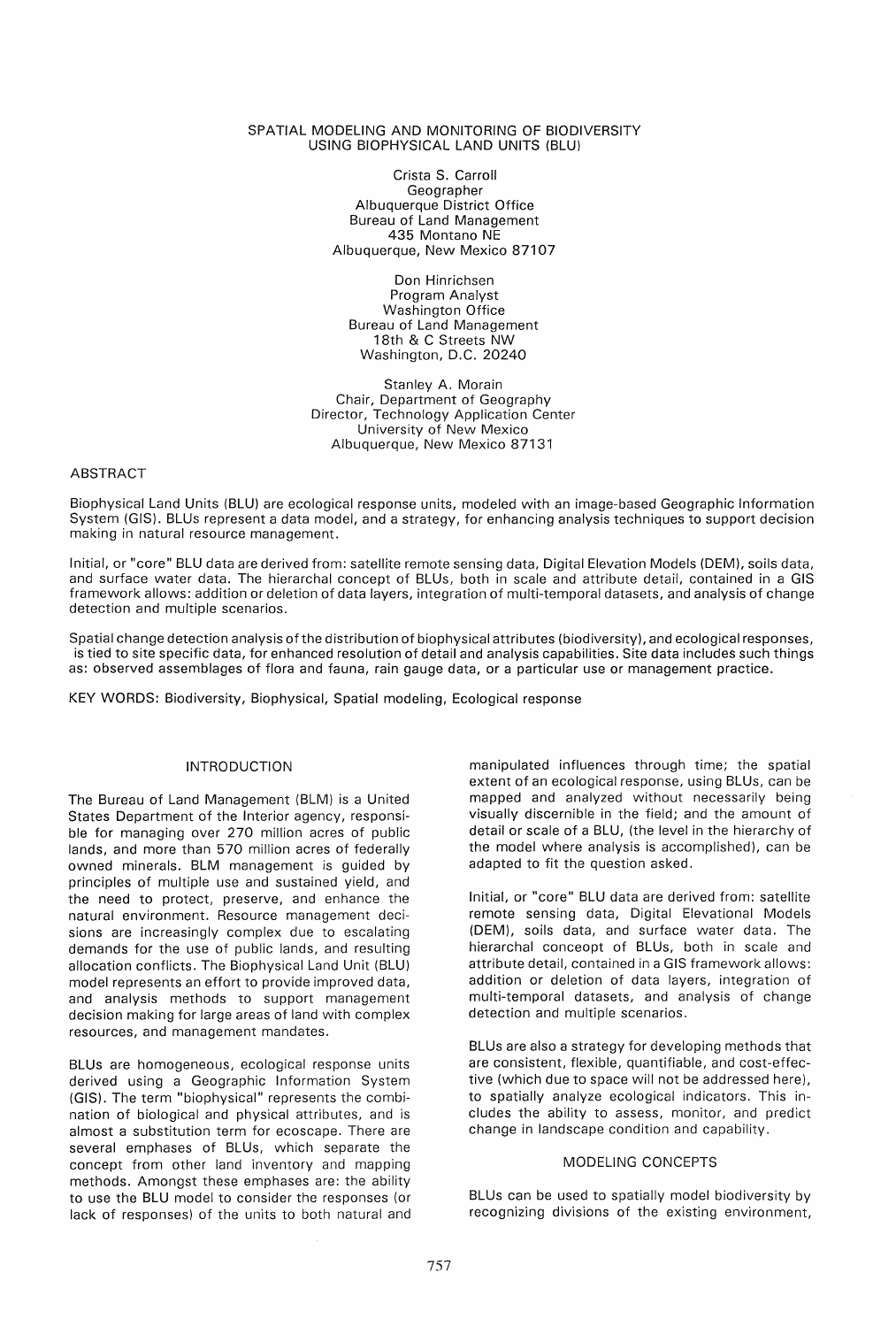based on ecological responses. In other words, biodiversity can be assessed across a region by the differentiation and location of separate BLUs homogeneous response units defined spatially by attribute composition.

Another important spatial modeling concept of BLUs for biodiversity is the desirable effect of retaining the "patchy" detail of existing environments. BLUs provide spatial definition of complex ecologic details in a form that can be graphically displayed in a single map layer. This single layer can display the first level of analysis - the "core components" of existing environments, to which a few other defining layers (like administrative boundaries or cultural features) can be added for reference, without confusing displayed information beyond the point of recognition and interpretation. Focus is on spatial patterns and the assemblages of those patterns (communities) and the ecotones which provide the transition between homogeneous areas. The approach allows the analyst to better understand the dynamics occurring in the ecological system and not become overwhelmed with specifics of multiple data layers. As previously mentioned, the spatial patterns of homogeneous BLUs may not always be visually distinct, (without GIS), but defined rather by ecological responses.

The emphasis, therefore, becomes one of dynamics, anomalies, edge conditions, seral stages(s), stability, and sustainability. Inferred information derived from the interface of components of the BLU are tested with field visits and comparable landscapes to better understand the natural system in any locality.

### ASSESSMENTS AND ENHANCEMENTS

When areas of anomalies have been identified, field verified and found to require more detailed analysis, another step in the hierarchy of BLU resolution is added. Additional spatial data layers can be overlaid to isolate possible contributing dynamics, or site specific data can be collected, geocode and analyzed.

Work is currently underway to enhance BLU modeling methods using site specific data. Site data, like transects, correlate detailed snapshots in time to the broader scope, more generalized spatial snapshots in time provided by satellite remote sensing data. Satellite data, along with subsequently derived layers like BLUs, provide total area coverage. It has long been recognized that one of the most practical uses of satellite data is the identification of areas where more specific data collection and evaluation methods are required. This same simple notion supports the BLU concept of hierarchal scales of detail, allowing bi-directional flow of information between generic, regional dynamics, and local, more specific dynamics.

An ultra simple, practical example is an effort to automate and link transect data to satellite data, and BLUs. The approach is to use: transect data collected into polycorder files, Global Positioning System

(GPS) data for geocoding transect location, and at those transect points, use of a simple compass for determining the vector of transects in relationship to spectral classes and BLUs.

Attempts to correlate historic transect data digitized into GIS has revealed only a weak correlation with satellite spectral data. Many historic transects appear to have been selected within, and parallel to ecotone areas, probably in an effort to get the best possible representation of diversity, while trying to conserve in numbers of personnel and field time. This makes it very difficult to relate site specific data to generic alternatives management is forced to choose between on a regional scale. These choices could easily be confounded by shifts in ecotone areas, which are areas most sensitive to change. Further, if it were determined that changes were occurring, it would be difficult to determine the extent or percent of change in an area, and what the change represents.

The current effort using the previously mentioned technologies would use BLUs to locate sites for transects. Locations would include sites well within a homogeneous area, allowing a clear definition of the community assemblages. Locations could also include transects perpendicularto ecotones, and thus spectral or community boundaries. Transects could also be long enough to bisect the boundary and allow for boundary shift through time. With a reasonable correlation of transect data to BLUs, it should be possible to track subtle shifts in local ecological dynamics.

### MONITORING AND APPLICATIONS

In the EI Malpais National Conservation Area (NCA), (at a 30 meter cell sampling scale), BLUs have already been used to detect change, and consider: the rate, amount, and direction of change; as well as the relationship of change to management manipulations and fluctuations in weather patterns. For example, habitat patchiness, difficult to quantify without GIS derived BLUs, and a critical component in management of biodiversity, has been recognized as becoming more homogeneous in some areas of the EI Malpais NCA. One possible management response to this change may be relaxation of "full suppression" in fire management.

Another use of BLU tracking of change in biodiversity is the delineation and monitoring of ecological components that represent only a small percentage of a protected area. Tracking these areas, and using GIS to overlay management alternatives, could eliminate the areas from consideration for incompatible uses like a camping area, interpretive trail, or range improvement. GIS graphic representation of BLUs and the conflict resolutions are then useful for policy implementation within an agency, and for public information, especially when use restrictions are necessary.

The hierarchal framework of BLUs, besides providing flexibility in scale and detail of components of current conditions, is meant to facilitate correlation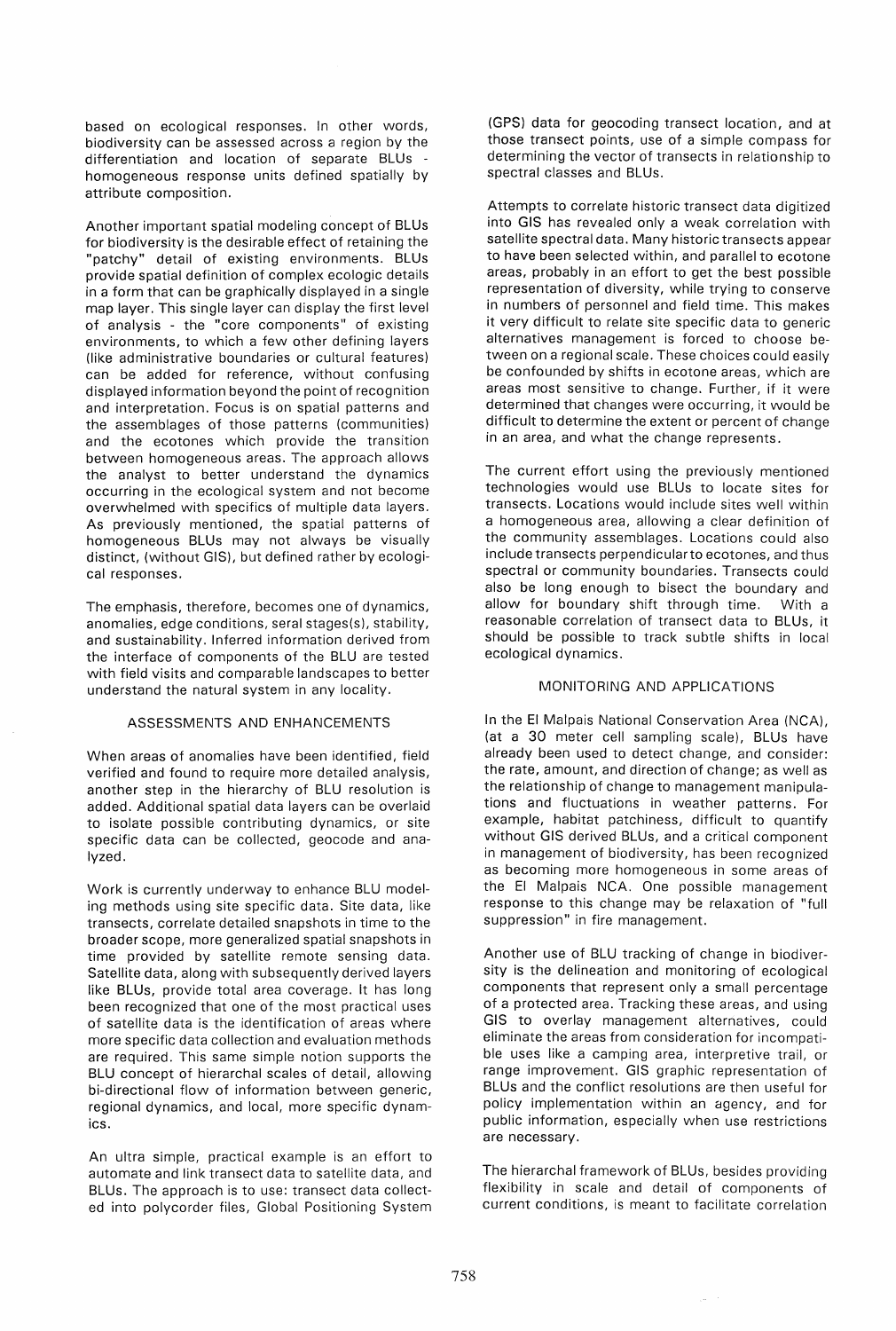with other historic, and continuously collected datasets. This facet of the BLU concept is not meant to establish a totally new perspective, but rather to provide a methodology to link past and present datasets with future predictions. Improving methods of relating historic and current environmental data is crucial to identifying past patterns, and developing analysis models for predicting change. These data relationships are also useful in evaluating historic manipulations of natural resources, and projecting preferred management alternatives.

BLUs are thus meant to be a database of natural and cultural resources providing "common ground" amongst scientific and management disciplines or specialties. This BLU concept is an effort to gain a holistic approach to consider a wide array of dynamics comprising natural and manipulated responses, while providing a tool for conflict analysis.

For example, one of the most widely known and used systems of defining and mapping biodiversity is Kuchler's (1964) system of "potential natural vegetation". Kuchler's scale is low resolution for use on a regional scale. BLUs can be sampled to a compatible scale for comparison with Kuchler classifications, allowing a familiar perspective, reference, and scale for some users. Since the BLU scaling structure is flexible to the greatest resolution of input data components, refined analysis (to that level of detail) can be accomplished. Thus, with both Kuchler and BLUs contained in GIS, spatial analysis and dataset comparison retains a link to historic data and a "specialized" or standard, familiar, disciplinary perspective. Of course, this concept would not be limited to Kuchler, but could be considered for any database that could be automated.

As another example, Davis et al (1991) have documented progress on an ambitious approach to "biodiversity assessment", known as "GAP Analysis". The term "GAP Analysis" has been defined as "the evaluation of the protection status of plant communities, animal species and vertebrate richness by GIS overlay of biological distribution data on a map of existing biological reserves". GAP maps are described as being produced at "relatively low spatial detail (1:100,000 - 1:250,000 map scale), and include datasets on "land ownership, topography, species ranges, location of rare, threatened, and endangered species", as well as vegetation produced from Landsat Thematic Mapper satellite data.

Since GAP is being mapped using GIS, comparison or incorporation with a BLU model could help refine GAP research, especially where unprotected "hot spots" are defined on a regional scale. Davis et al (1990) state that it is "desired to produce a map of spatial location of the richest and rarest components of biodiversity and indications of greatest risk... where surveys are most urgently needed". BLUs have been used in similar analyses by the BLM, and refined detail using BLUs could help further define, and identify possible reasons for "gaps" in biodiversity. BLUs are being used to model protection and preservation alternatives in the EI Malpais National Conservation Area (NCA), and might be useful in GAP Analysis as research continues.

BLUs have been used in the EI Malpais NCA to help define and monitor "potential" plant communities. Definition of potential plant communities includes an evaluation of the capability of a geographic area to support different plant species and assemblages. As potentials and capabilities are defined and understood, progress can be made toward managing for "desired" plant communities. "Desired" plant communities considers not only the "capability" of the land, but the social, economic, and political parameters that define land management alternatives.

With BLUs, more than the surficial layer of vegetation is examined. By incorporating other ecological components into a homogeneous response unit, BLUs "weed out" superficial fluctuations in landcover, to focus on the actual dynamics of ecological energies. Recognition or delineation of potential plant communities takes into consideration other components of "system" function as BLUs do, so BLUs can be used in a GIS to intersect and quantify the area and percentage of area currently existing (in that snapshot in time) of what is "potential". Likewise, as "desired" plant communities are defined, the same quantification of area and percent of coverage, or existing correlation with desired qualities, can be determined. As management prescriptions are implemented, change detected with different "snapshots in time" of vegetation modeled into BLUs, can be tracked according to levels of "desired" results.

Beyond the SLU applications mentioned or discussed, (inventories, monitoring, capability assessment), applications in progress or development include: compatibility analysis (between resource "programs"), suitability analysis (alternative selection by value based criteria), feasibility analysis (alternative selection dependent upon land capability and fiscal resources), and problem analysis (issue specific, solution driven study to support an action).

## LOOKING TO THE FUTURE

Spatial analysis technology is expanding and improving so rapidly that field applications seem largely to be confined to a continuum of "prototypes". BLUs have been shown to be a useful "on the ground" prototype in a variety of resource management applications (like forage allocations), in the EI Malpais NCA. Current expansion of BLUs into other project areas, however, is moving the concept beyond prototype stage and into conventional use.

Foreseeable improvements to the BLU concept are numerous and evolving. Two desirable areas of future improvements may incorporate "resource atlases" and "expert systems". Statewide or agencywide resource atlases could be developed which incorporate land capability, planning initiatives, and monitoring data. Expert systems could be developed as (standardized) query language capable of determining the highest and best use of the land, environmental and human-induced stress classification